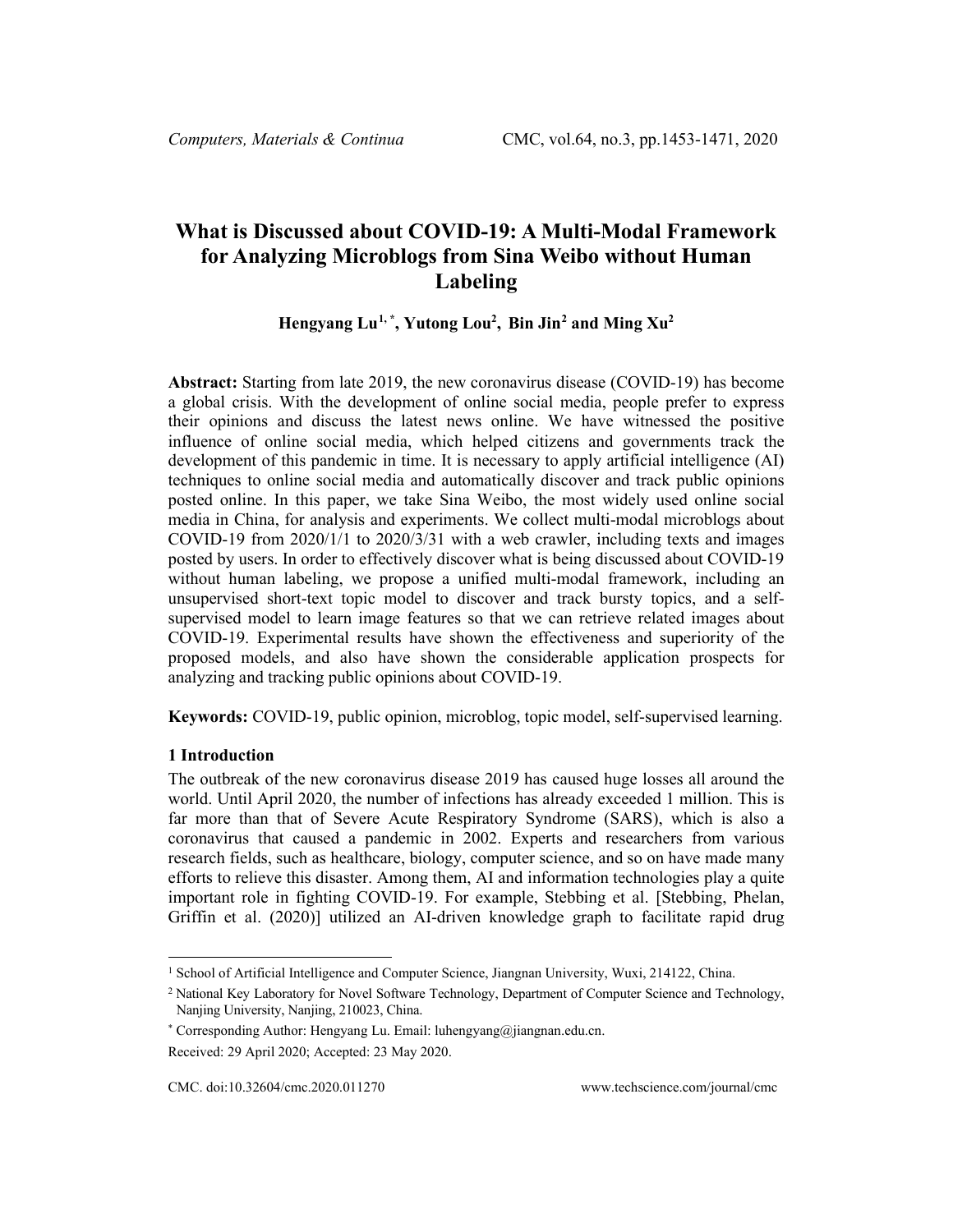development. Jin et al. [Jin, Wang, Xu et al. (2020)] built an AI system to automatically analyze Computed Tomography (CT) images by detecting COVID-19 pneumonia features. Jiang et al. [Jiang, Coffee, Bari et al. (2020)] proposed an AI framework for predicting the coronavirus clinical severity.

These latest researches try to beat the pandemic from the perspectives of promoting medical diagnosis and improving medical techniques. At the same time, it is also quite important to track and discover what people think about COVID-19 and find bursty events in a certain period. For example, there exist many rumors online these days. It is impossible to break all the rumors immediately. If we can discover rumors from the most bursty topics as soon as possible, we are able to dispel these rumors in time and minimize the harm caused by rumors. Considering the online social media like Sina Weibo has provided a large amount of valuable public opinions about COVID-19, we have witnessed the positive influence brought by microblogs posted on Sina Weibo. For example, microblogs about "human-to-human infection" have aroused people's attention to this new virus. Microblogs about "the Thor Mountain (Lei Shen Shan in Chinese) hospital was built" have encouraged people to believe in victory. This kind of valuable information can not only give insights for governments but also keep the public informed and aware of the development of COVID-19 in time. Therefore, it is necessary to apply AI techniques to discover and track online public opinions automatically every day.

Because of the huge amount of data from Sina Weibo, it is almost impossible to analyze and label these microblogs by artificial processing. For texts, the topic model can effectively discover latent thematic information in an unsupervised way and each topic is represented by a set of words. Representative models include probabilistic Latent Semantic Analysis (pLSA) and Latent Dirichlet Allocation (LDA) [Alghamdi and Alfalqi (2015)]. These conventional models have been successfully applied to various tasks in long-text scenarios. However, there exist two main challenges to discover bursty topics from online social media. Firstly, the average length of texts from online social media is quite short, which causes the performance of conventional models to decrease sharply. We call it the sparsity problem. Secondly, texts from online social media naturally contain timestamps, which have made bursty topics keep changing over time. However conventional models are not able to differentiate the bursty degree between topics. This can be concluded as the burstiness problem.

What's more, microblogs from online social media usually belong to multiple modalities, including texts, images, and so on. Because an image is worth a thousand words, they can also provide useful insights for public opinions and discussions about COVID-19 in a more vivid way. One of the effective strategies is learning feature representations for each image and then retrieving related images according to their similarities. Recent techniques mainly exploit deep learning to learn deep features based on large image collections such as ImageNet. However, the training images in these collections are annotated with single labels such as "person", "car" etc., which are quite coarse-grained. In real scenarios like Sina Weibo, a single image often contains multiple semantic information and needs more specific semantic descriptions. Fig. 1 is an example of two microblogs crawled from Sina Weibo. Fig. 1(a) describes the famous Chinese experts Zhong Nanshan and Fig. 1(b) describes the first vice president of Iran, who are both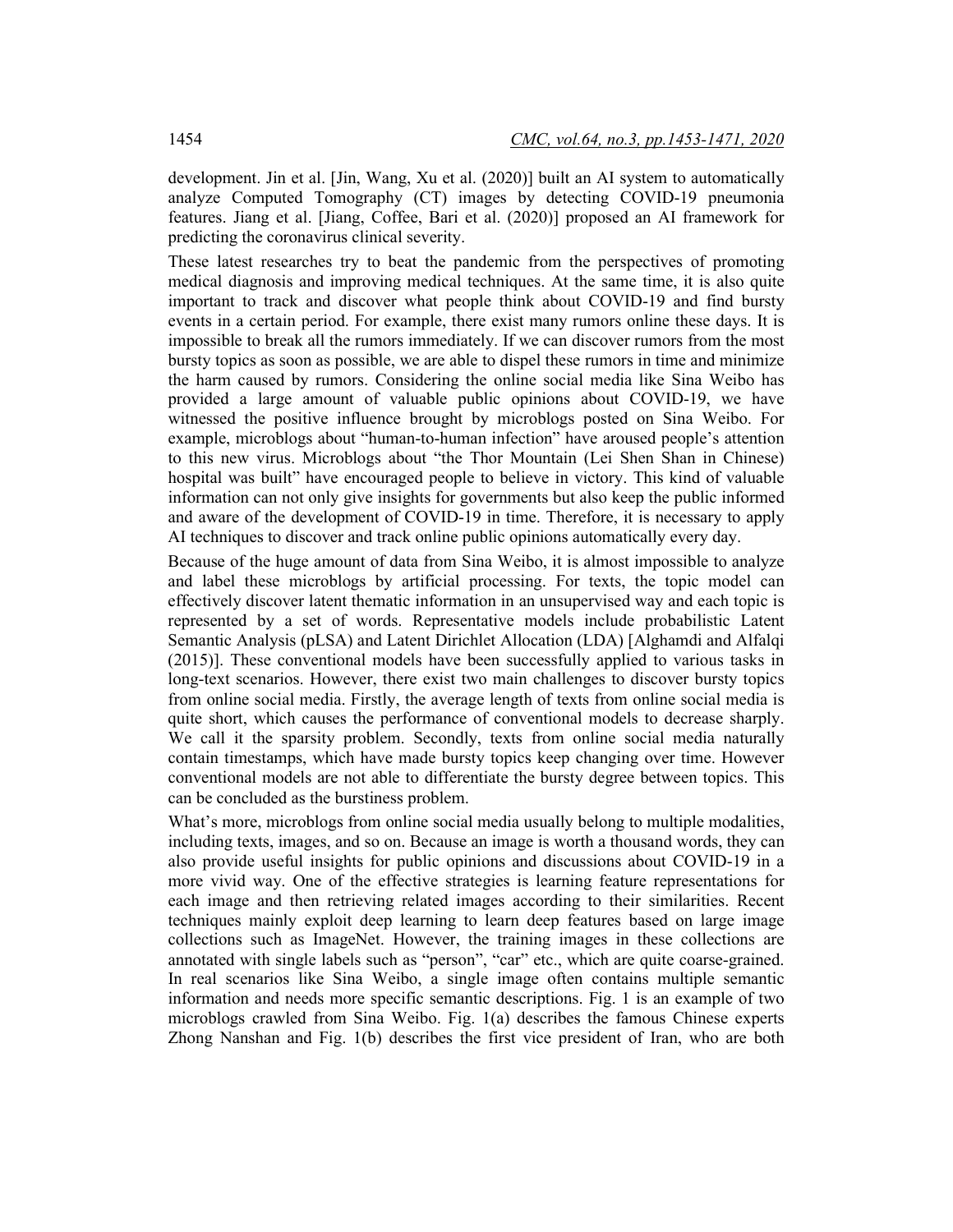related to news about COVID-19. Common pretrained features can only recognize "person" as objects in these images but fail to differentiate their different semantics.





(a). image in microblog about the Chinese expert "Zhong Nanshan" (b). image in microblog about the First Vice President of Iran

**Figure 1:** Examples of images appear in different microblogs

This paper aims to automatically discover bursty topics and related images about COVID-19 from Sina Weibo by exploiting AI techniques. We have collected microblogs related to pneumonia dating from 2020/1/1 to 2020/3/31, which contain over 80,000 texts and over 40,000 images. For texts, we aim to solve the sparsity problem and the burstiness problem at the same time. For images, we aim to learn image features, which can reflect more specific semantic information by utilizing semantics of corresponding texts, and retrieve related images to reveal public opinions during a certain period. The main contributions of our paper are threefold:

- 1) We have collected a Chinese dataset from Sina Weibo, which contains multi-modal microblogs related to COVID-19, dating from 2020/1/1 to 2020/3/31.
- 2) We have proposed an improved short text topic model, which generates new phrases for discovering bursty topics in an unsupervised way.
- 3) We have proposed a self-supervised model to learn image features for topic-related image retrieval. This model can help learn features, which reflect semantic information of images without human labeling.

This paper is organized as follows. Section 2 shows related researches. Section 3 presents the proposed models for dealing with texts and images respectively. Section 4 contains the experiments as well as analysis and Section 5 concludes our paper.

### **2 Related work**

This paper analyzes online data from social media to discover and track public opinions about COVID-19. There exist the latest researches mining Sina Weibo for sentimental analysis on COVID-19 [Chen, Chang, Wang et al. (2020)]. Sina Weibo is a widely used Chinese online social media, which contains rich and real posts from users. Thus, we also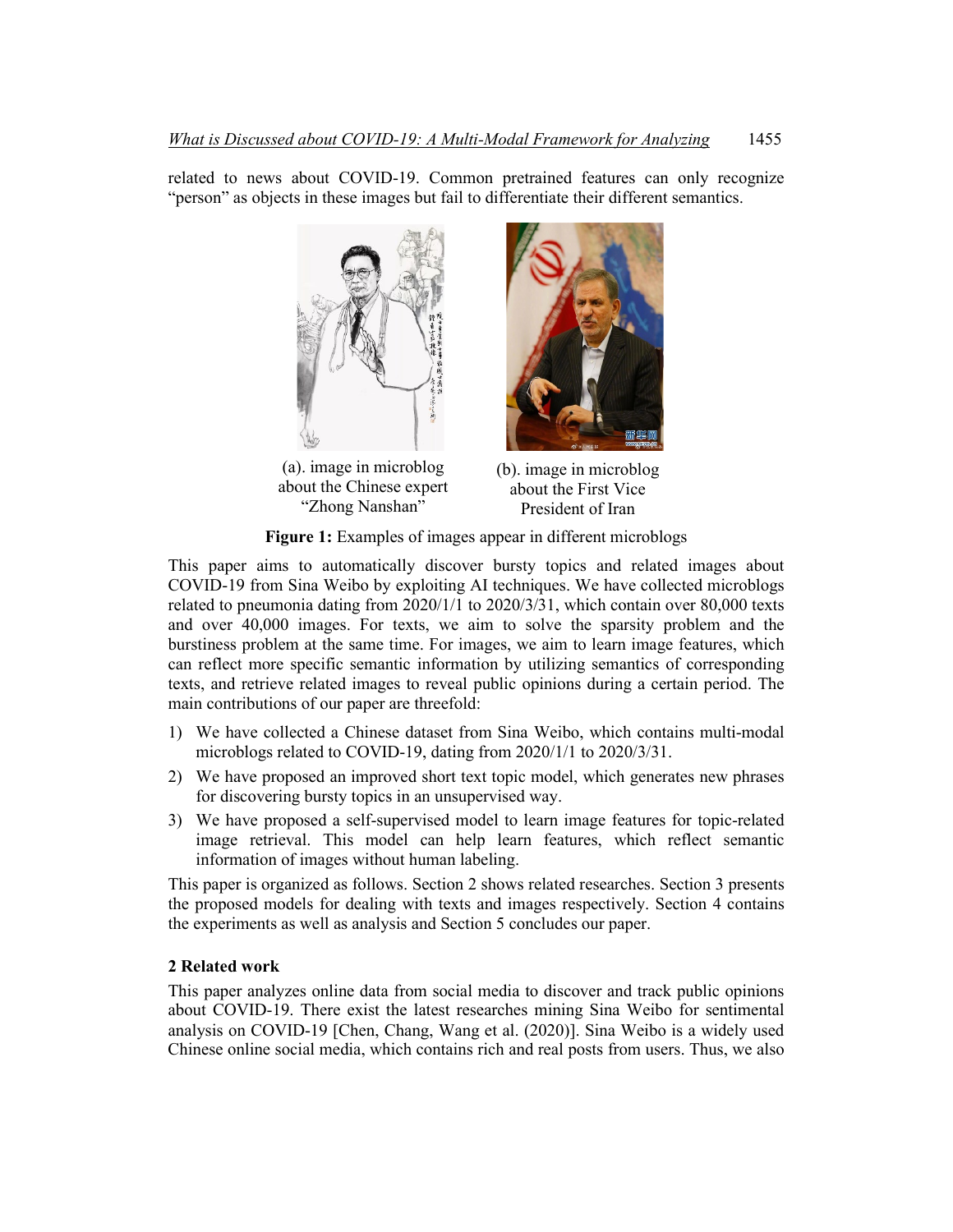use Sina Weibo as the data source in this paper. Microblogs from Sina Weibo are usually multi-modal data, which can provide public opinions in the form of texts and images. This section summarizes related work and techniques from the perspectives of analyzing texts and images respectively.

For texts, the topic model is widely applied to discover public opinions [Ma, Yu, Ji et al. (2019)]. Texts from Sina Weibo are often short in length. This brings the sparsity problem to conventional topic models. Furthermore, each microblog has a timestamp when being posted, so topics keep changing according to different time slices. Bursty Biterm Topic Model (BBTM) [Yan, Guo, Lan et al. (2015)] is a probabilistic model for discovering bursty topics in online social media like Sina Weibo. It extends the famous short-text topic model named Biterm Topic Model (BTM) [Yan, Guo, Lan et al. (2013)] by incorporating prior knowledge on biterms. This makes BBTM can overcome the sparsity problem when learning latent topics. Benefit from the effectiveness of BBTM, there are many further models and applications based on the idea of BBTM. Most of them are designed to deal with data from online social media, such as the Time-User Sentiment/Topic Latent Dirichlet Allocation (TUS-LDA) model [Xu, Qi, Huang et al. (2018)], the User Interaction based Bursty Topic Model (UIBTM) model [Li, Du, Cui et al. (2018)] etc.

For images, it is one of the effective ways to show public opinions with a set of related images. The core solution is representing images with their features and retrieving related images according to their similarities. Researches about image feature learning have experienced the development from hand-crafted features to deep features. Conventional hand-crafted feature extraction methods include Gist, Scale-invariant feature transform (SIFT), Histogram of Oriented Gradient (HoG), and so on [Nanni, Ghidoni and Brahnam (2017)]. These conventional methods are huge in costs because they rely on artificial designs. The emergence of convolutional neural networks (CNNs) has changed this situation. Representative models such as the Alex Krizhevsky Network (AlexNet) [Krizhevsky, Sutskever and Hinton (2012)], the Visual Geometry Group Network (VGGNet) [Simonyan and Zisserman (2014)] and the Residual Network (ResNet) [He, Zhang, Ren et al. (2016)] trained image features with deep neural networks. These deep features have achieved much better improvements than hand-crafted features in various tasks, such as object tracking [Zhang, Jin, Sun et al. (2018)], image super resolution [Wang, Jiang, Luo et al. (2019)], image classification [Wang, Li, Zou et al. (2020)] and so on.

However, these models highly relied on labeled data like ImageNet. They are not suitable for dealing with real data from Sina Weibo, which keep emerging. Recently, selfsupervised learning has become a new branch to learn image features without artificial labeling. For example, Gomez et al. [Gomez, Gomez, Gibert et al. (2018, 2019)] made use of the matching relationship of texts and images from Wikipedia, and defined the learning pretext as fitting image features as close as corresponding text's semantics. This novel attempt has achieved success in cross-modal retrieval than the above models, which trained image features based on ImageNet.

This paper takes both advantages of BBTM for texts and the self-supervised learning for images. We propose a unified multi-modal framework to discover public opinions about COVID-19 from Sina Weibo. For texts, we improve the readability of BBTM by generating new phrases from the latest online discussions. For images, we treat the topic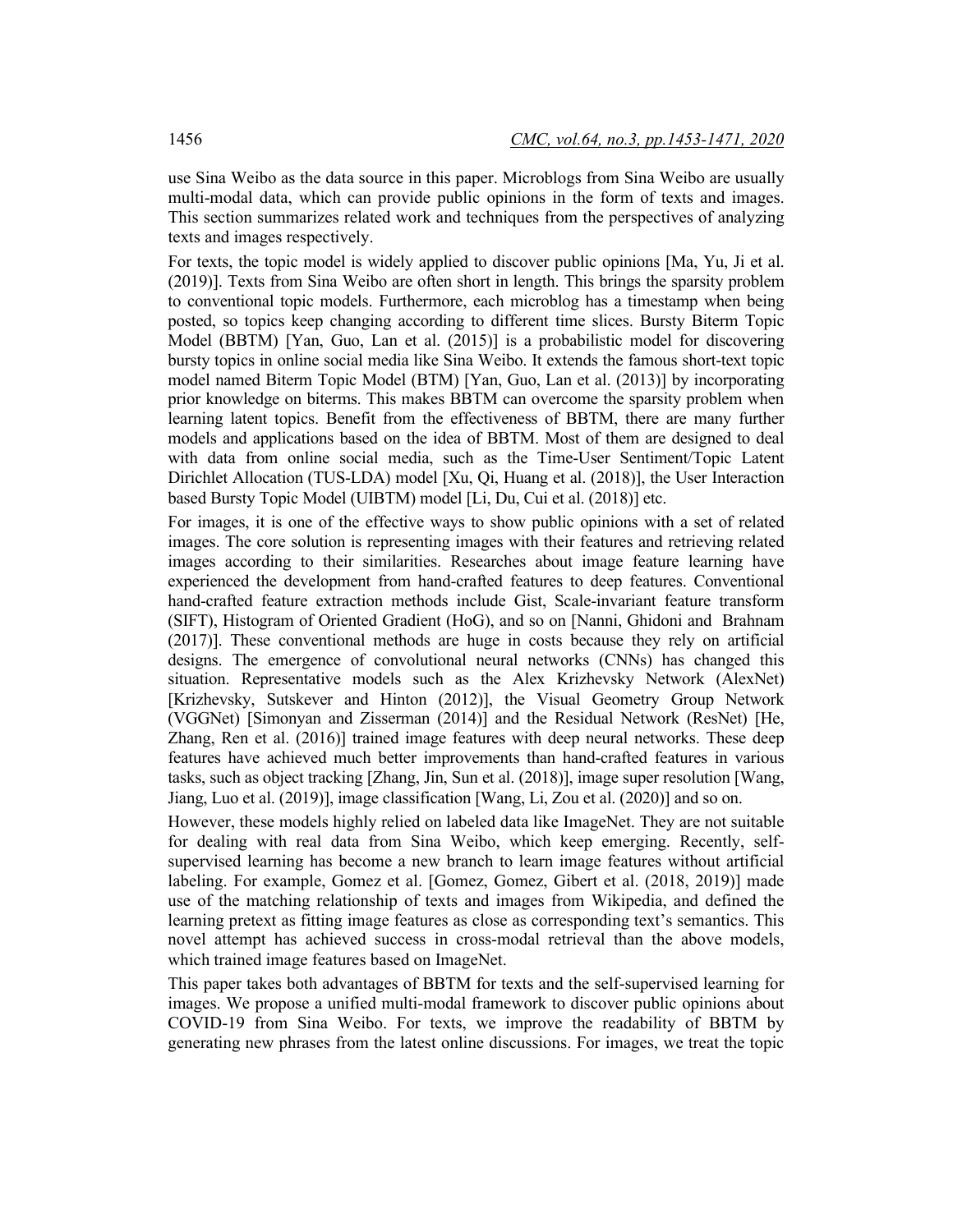distributions of texts as semantic representations of images, which were posted together in the same microblogs. Finally, we can automatically discover and describe public opinions in the form of bursty topics and a set of related images.

# **3 Proposed models**

In this section, we give the problem settings at first. Then we give detailed descriptions of the proposed models in this paper. For discovering bursty topics of texts, we propose a New Phrase based Bursty Biterm Topic Model (NP-BBTM). For retrieving related images about COVID-19, we propose a Topic Distribution based Self-supervised Learning Model (ToDS) to learn image features.

# *3.1 Problem settings*

The general framework is as Fig. 2 shows.



**Figure 2:** General framework

This paper takes microblogs about COVID-2019 as inputs, which are crawled from Sina Weibo, including texts and images. The outputs are respected to be bursty topics during a certain period and related images that describe public opinions.

For texts, we aim to discover topics to reveal public opinions about COVID-19 in a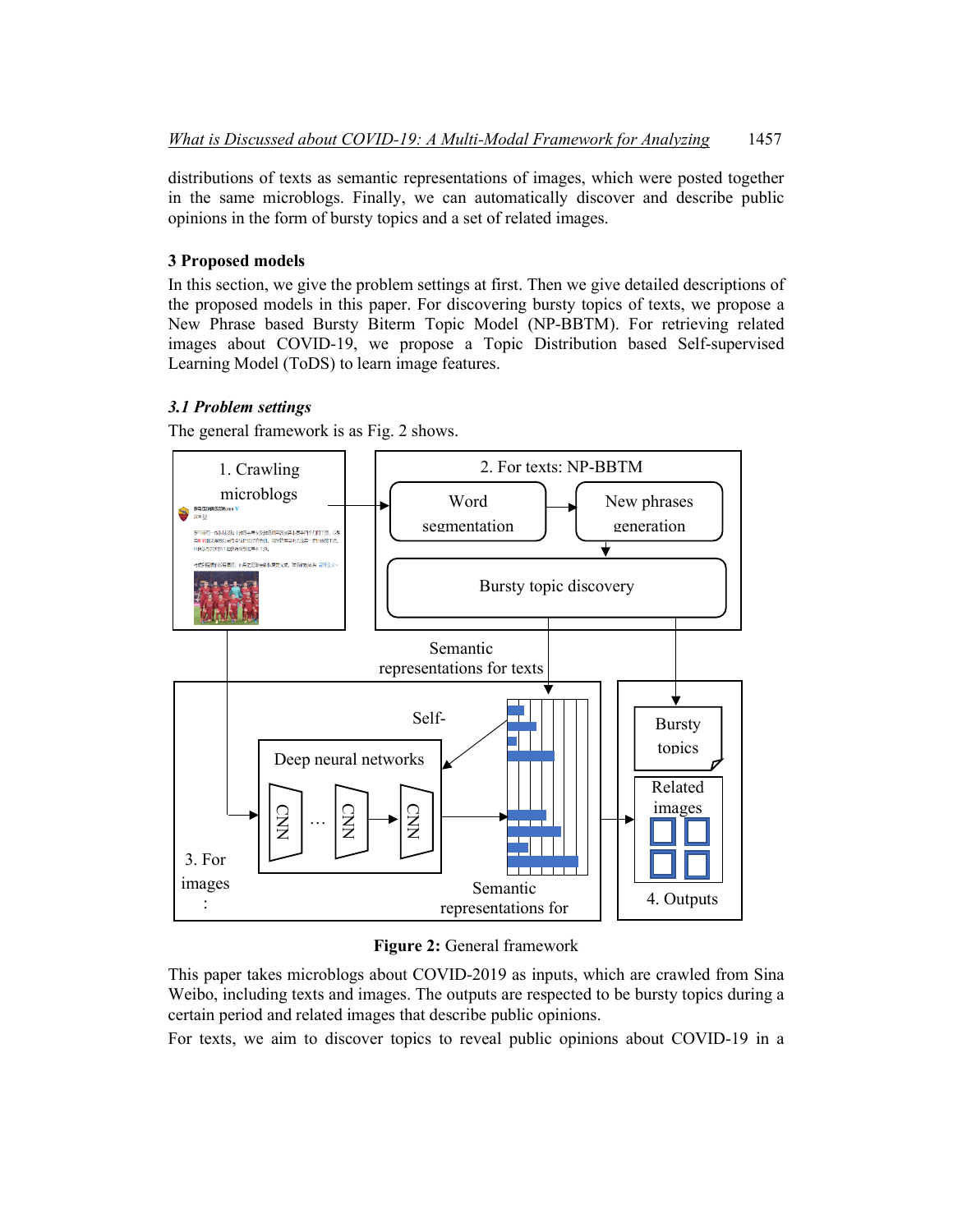certain time slice. Each topic is represented as a set of related words or phrases, which is as same as most topic models. In this scenario, topics can be divided into common topics and bursty topics, where common topics are discussed almost every day and bursty topics are widely discussed during a certain period.

For images, we aim to retrieve several semantically related images to represent public opinions about COVID-19. We map the image feature to make semantically related images closer. What's more, we build the connection between images and texts, which can help retrieve related images in a cross-modal way.

#### *3.2 Bursty topic discovery with new phrases*

For bursty topics from online social media, there exist many new phrases, which represent important opinions in a certain time slice. Because these new phrases are rarely observed before, most word segmentation tools failed to correctly detect these phrases in the data preprocessing. We propose a new phrase generation algorithm to solve this problem.

For a document  $d_i = [w_1, w_2, ... w_{|d_i|}]$ , which consists of  $|d_i|$  words. We aim to detect some new phrases, each of which consists of a set of words in  $d_i$ . A new phase should satisfy two main constraints. Firstly, all the words should keep their order in the original documents. Secondly, any two adjacent words in the new phrase should share almost the same co-occurrence in the corpus. In this paper, we set this threshold as 3.

To satisfy the first constraint, we can traverse each document  $d_i$  according to the order of words' appearance. To satisfy the second constraint, we can compare the co-occurrence of any two adjacent words. We can generate new phrases from the original corpus *D* and achieve the pseudo corpus consisted of new phrases at the same time. Details are summarized in Algorithm 1. We use a 2-dimensional matrix to store the co-occurrence of any two words  $w_i$  and  $w_i$ , denoted as C.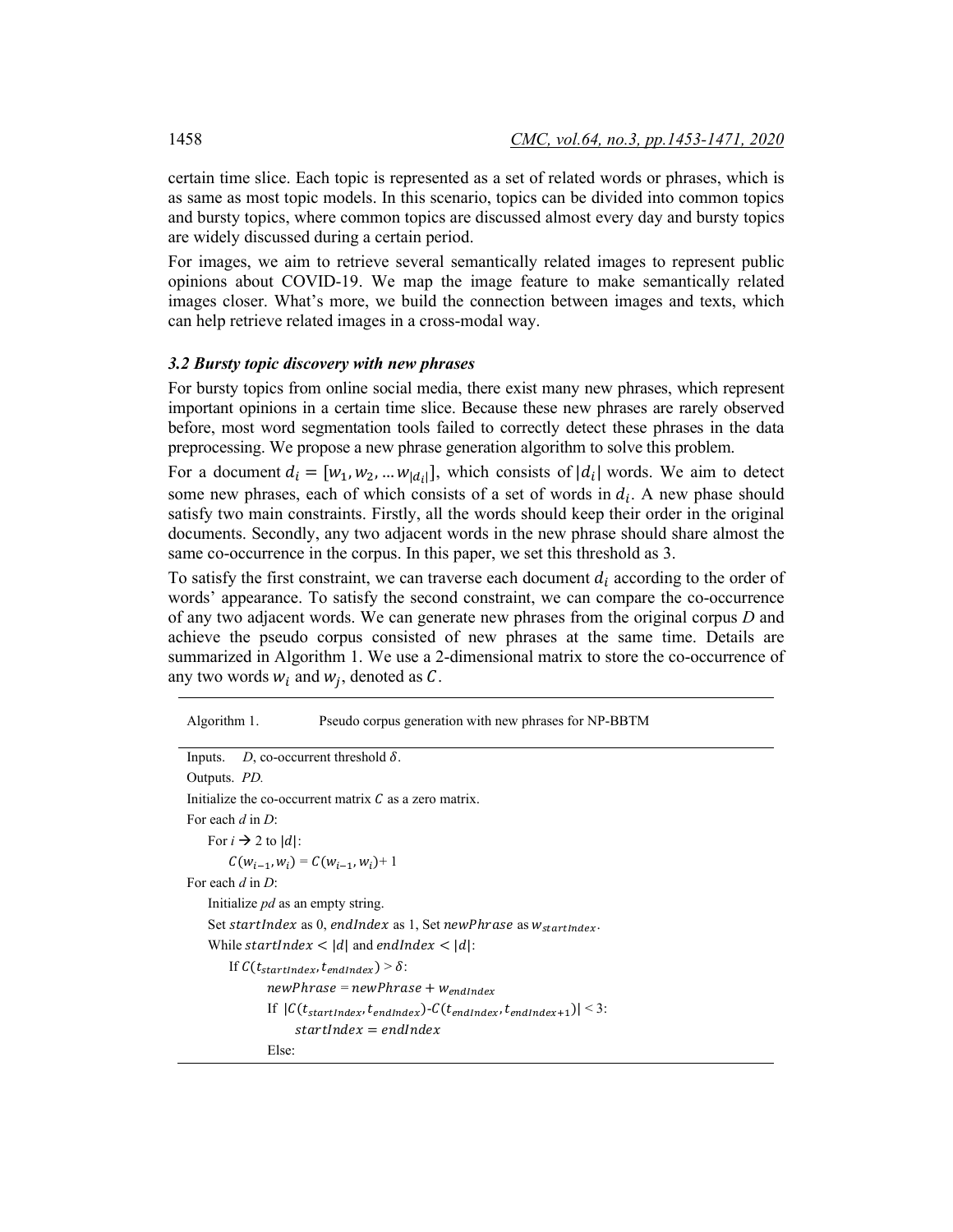```
pd = pd + newPhrasestartIndex = endIndex + 1 Else:
pd = pd + newPhrasestartIndex = endIndexendIndex = startIndex + 1Insert pd to PD
```




Fig. 3 is the corresponding illustration for the idea of the new phrase generation. Tab. 1 shows some examples of discovered new phrases by applying Algorithm 1.

| Id | Original tokens in Chinese along with<br>translations in English | New phrases in<br><b>Chinese</b> | <b>Translation of new</b><br>phrases in English |
|----|------------------------------------------------------------------|----------------------------------|-------------------------------------------------|
| 1  | 新(new)/冠(crown)                                                  | 新冠                               | new Coronavirus                                 |
| 2  | 隔离(isolation)/治疗(therapy)                                        | 隔离治疗                             | isolation therapy                               |
| 3  | 疫情(epidemic)/防控(prevention and<br>control)                       | 疫情防控                             | epidemic prevention and<br>control              |
| 4  | 医务人员(medical staff)/感染<br>(infection)                            | 医务人员感染                           | medical staff infection                         |
| 5  | 核酸(nucleic acid)/检测(testing)                                     | 核酸检测                             | nucleic acid testing                            |
| 6  | 英国(English)/首相(prime minister)                                   | 英国首相                             | <b>British Prime Minister</b>                   |
| 7  | 疑似(suspected)/接触者(contacts)/排除<br>(exclude)                      | 疑似接触者排除                          | Exclusion of suspected<br>contacts              |
| 8  | 物资(supplies)/缺口(gap)/亟待<br>(urgently)/支援(support)                | 物资缺口亟待支援                         | supplies gap urgently needs<br>support          |

| Table 1: Examples of new phrases |  |  |  |
|----------------------------------|--|--|--|
|----------------------------------|--|--|--|

Take *id 1* as an example, the new phrase "新冠(new Coronavirus)" is unseen in the past,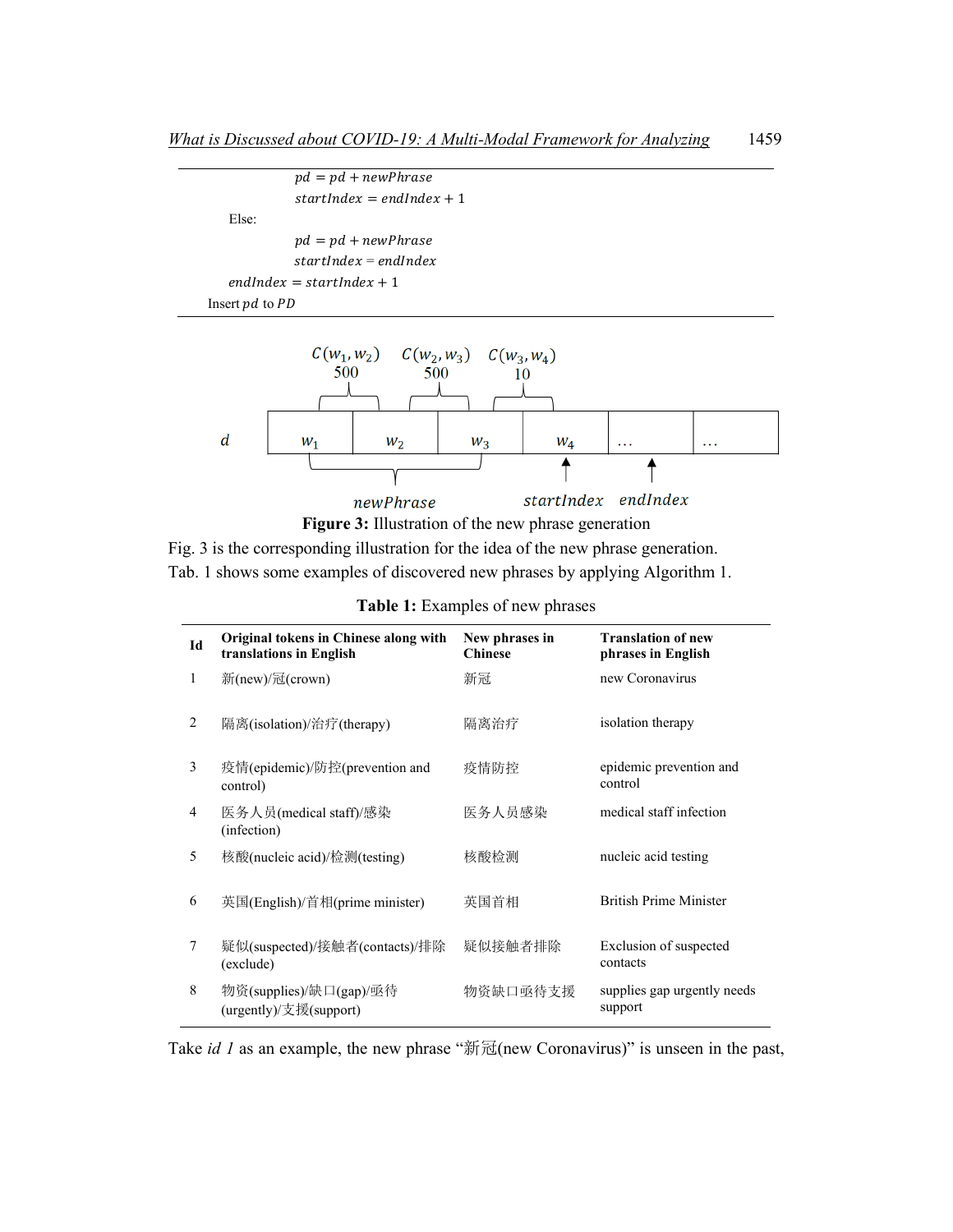so the word segmentation tool fails to discover this new phrase. If we only model topics with the single word " $\mathfrak{M}(new)$ " and " $\mathfrak{A}(crown)$ " separately, we might lose important public opinions about new Coronavirus. The *id 6* is another case. In common usage, the two words "英国(English)" and "首相(prime minister)" is available for modeling common topics. Howerver, in order to discover bursty topics, it is more reasonable to treat "英国首相(British Prime Minister)" as a phrase, which can promote discover topics about the breaking news about "British Prime Minister was infected with COVID-19".

Then, we aim to discover bursty topics based on  $PD$ . Because every pseudo document  $pd$ consists of both words and phrases, we use tokens for unified illustration, where  $pd<sub>i</sub> =$  $[t_1, t_2, ... t_{nd_i}]$ . Similar to BBTM, NP-BBTM models topics on co-occurrent token pairs with the assumption that two co-occurrent tokens have a higher probability to share the same topic. We denote a token pair  $tp = (t_1, t_2)$ , where  $t_1$  and  $t_2$  are two co**occurrent tokens**. Because the number of co-occurrent word pairs is much more adequate than single words in the corpus, which makes NP-BBTM can solve the sparsity problem of short texts from Sina Weibo.

Furthermore, in order to solve the burstiness problem, NP-BBTM involves prior knowledge  $\eta$  for bursty topic discovery, whose definition is similar to BBTM's. Assume that a token pair tp appears  $n_{tp}^{\mathcal{T}}$  times in microblogs in the time slice  $\mathcal{T}$ . It might be used for common chatting or bursty topics. So the count  $n_{tp}^T$  can be divided into two parts including  $n_{tp,c}^T$  for common usage and  $n_{tp,b}^T$  for bursty usage, where  $n_{tp}^T = n_{tp,c}^T + n_{tp,b}^T$ . Considering the fact that the count for common usage  $n_{tp,c}^T$  should keep consistent during several time slices, while the count for bursty usage  $n_{tp,b}^{\mathcal{T}}$  should rise steeply in a certain time slice. We can approximately define  $n_{tp,c}^T$  by the mean of  $n_{tp}^T$  in the last *S* time slices, denoted as  $n_{tp,c}^T = \frac{1}{S} \sum_{s=1}^S n_{tp}^{T-s}$ . We use prior knowledge  $\eta$  to reflect the probability of the token pair tp generated from a bursty topic in time slice  $\mathcal{T}$ , a higher value indicates that a token pair appears more often in this time slice than in others. The calculation is as Eq.  $(1)$  shows.

$$
\eta_{tp}^T = \frac{(n_{tp}^T - n_{tp,c}^T)_+}{n_{tp}^T} \tag{1}
$$

where the function  $(x)_+$  = max  $(x, \varepsilon)$  is to avoid zero probability by setting  $\varepsilon$  as a positive number. By considering the prior knowledge  $\eta$ , the generative procedure of token pairs set  $TP$  in a one-time slice of NP-BBTM is as follows.

- 1) draw a bursty topic distribution  $\theta \sim Dir(\alpha)$
- 2) draw a common usage token distribution  $\varphi_0 \sim Dir(\beta)$
- 3) for each bursty topic  $k \in [1, K]$ draw a token distribution  $\varphi_0 \sim Dir(\beta)$
- 4) for each token pair  $tp \in TP$ draw  $e_i \sim Bern(\eta_{tn}^T)$ 
	- if  $e_i = 0$ , draw two tokens  $t_1, t_2 \sim Multi(\varphi_0)$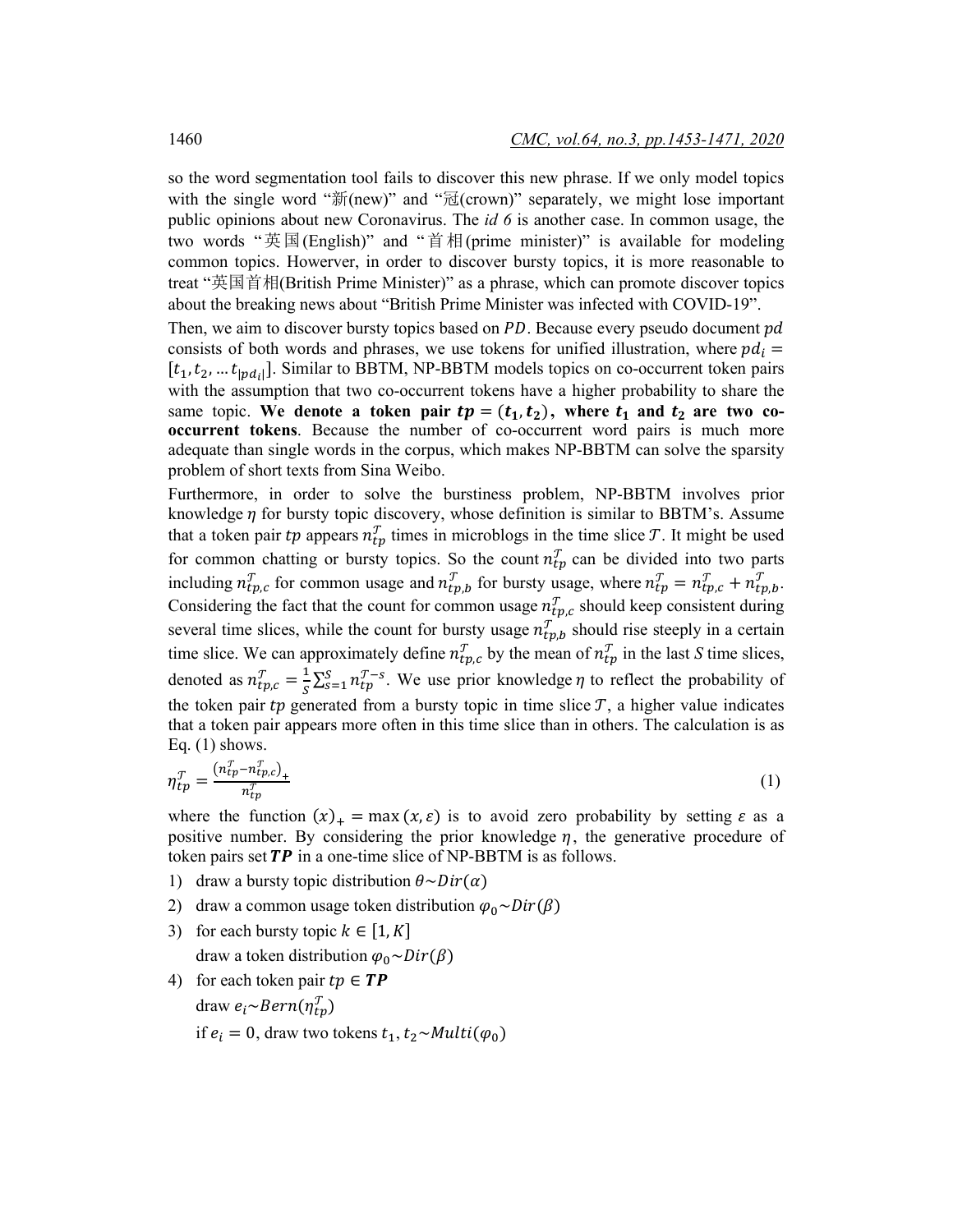if  $e_i = 1$ , draw a bursty topic  $z \sim Multi(\theta)$  and draw two tokens  $t_1, t_2 \sim Multi(\varphi_z)$ where  $Dir$  and *Multi* are the Dirichlet distribution and the Multinomial distribution respectively, which are widely used in topic models. Bern refers to the Bernoulli distribution, which is used to decide whether a token pair belongs to a bursty topic. *K* is the number of bursty topics,  $\alpha$  and  $\beta$  are two hyper-parameters, which should be determined in advance.  $\theta$  and  $\varphi$  are two parameters to be learned, which refer to the global topic distributions of token pairs and token distributions of topics. We follow the Gibbs Sampling algorithm of BBTM to estimate these two parameters for NP-BBTM, as Eqs.  $(2)$  and  $(3)$  show.

$$
\theta_k = \frac{n_k + \alpha}{n + K\alpha} \tag{2}
$$

$$
\varphi_{k,t} = \frac{n_{k,t} + \beta}{n_{k,t} + |V|\beta} \tag{3}
$$

where  $n_k$  is the number of token pairs assigned to the k-th bursty topic, while  $n =$  $\sum_{k=1}^{K} n_k$ ,  $n_{k,t}$  is the number of token t assigned to the k-th bursty topic, while  $n_{k,t}$  $\sum_{i=1}^{|V|} n_{k,t_i}$ . *V* is the vocabulary of tokens in *PD*.

In the Gibbs sampling procedure, we model topics on token pairs set  $\mathbf{TP}$  instead of on documents. In order to infer topic distributions of each document, we can make use of all the tokens, which make up this document. Because  $PD$  is generated with new phrases based on  $D$ , we can treat the topic distributions of  $PD$  as same as that of  $D$ . The derivation of the k-th topic's proportion of a document  $d \in PD$  is as Eq. (4) shows.

$$
p(z_k|d) = p(z_k|pd) = \sum_{t_i} p(z_k|t_i)p(t_i|pd)
$$
\n(4)

We can use Bayes formula to calculate  $p(z_k|t_i)$ , and have  $p(z_k|t_i) = \frac{p(z_k)p(t_i|z_k)}{\sum_{k \in K} p(z_{k'})p(t_i|z_{k'})}$ , where  $p(z_k)$  and  $p(t_i | z_k)$  are parameters  $\theta_k$  and  $\varphi_{k,t_i}$  learned in the Gibbs sampling procedure. We can simply calculate  $p(t_i | pd)$  based on the counting statistic, and have  $p(t_i|pd) = \frac{n_{t_i}}{|PD|}$ , where  $n_{t_i}$  is the frequency of token  $t_i$  appearing in the pseudo document pd. The outputs of NP-BBTM are two matrices, including a  $|D| \times K$  matrix for topic distributions of all documents and a  $K \times |V|$  matrix for word distributions of all topics, calculated as Eqs. (5) and (6) show.  $\sim$  $\ddot{\phantom{0}}$ 

$$
p(z|D) = p(z|PD) = [p(z|pd_1), p(z|pd_2), ..., p(z|pd_{|PD|})]
$$
\n(5)

$$
\varphi = [\varphi_{z_1}, \varphi_{z_2}, \dots, \varphi_{z_K}] \tag{6}
$$

where  $p(z|D)$  can be used as feature representations of texts from microblogs,  $\varphi$  can be used to display bursty topics of texts in the form of a set of topic-related tokens.

#### *3.3 Feature learning for images*

Images from Sina Weibo can provide auxiliary information about public opinions about COVID-19. However, the number of images is usually of great amount. A common solution is to represent images with features and then retrieve related features according to their similarity. Nowadays, deep learning has been widely used for learning image features. One of the main solutions is pretraining features with labeled datasets such as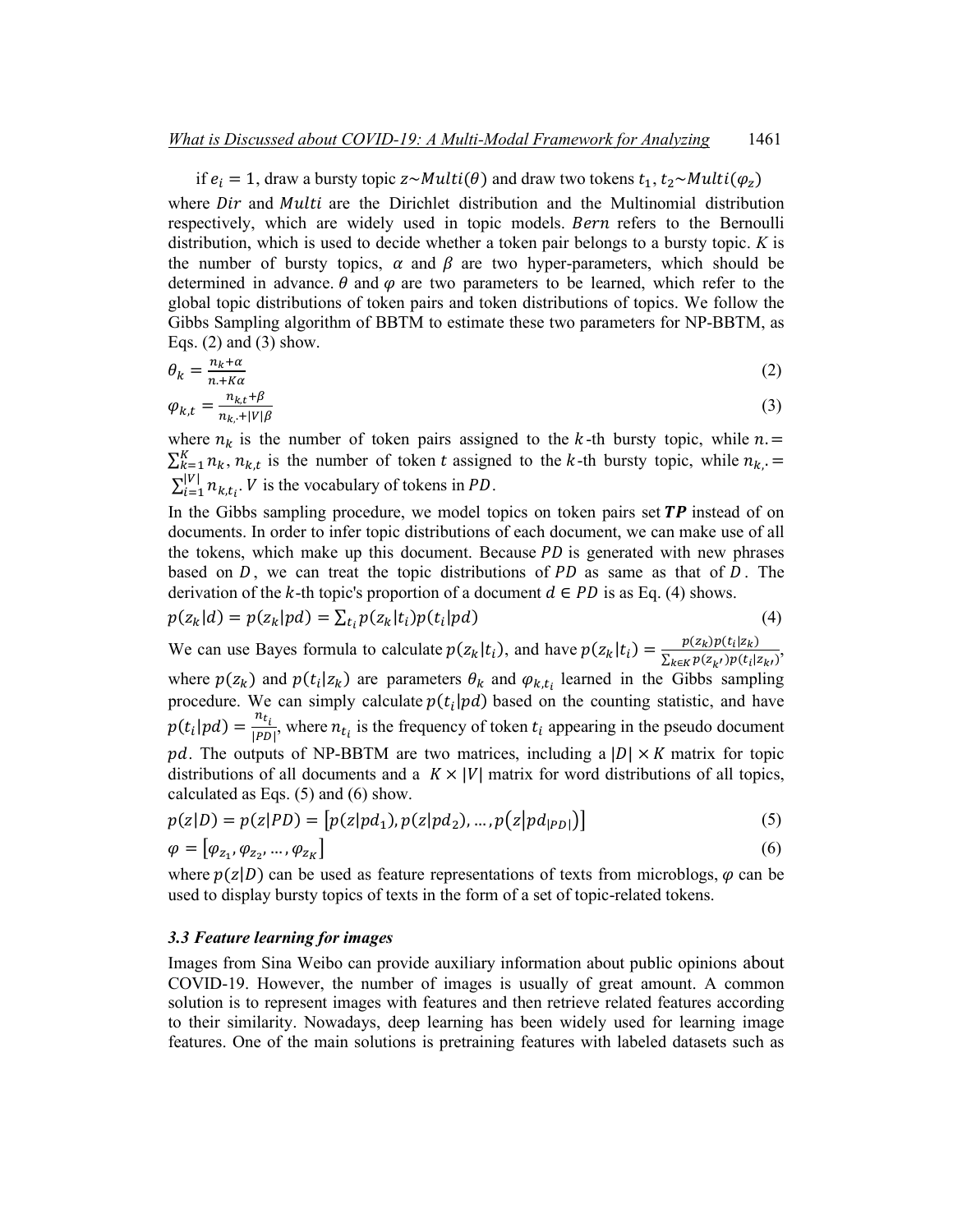ImageNet with CNNs based deep neural networks. This kind of method has two drawbacks in online social media scenarios. Firstly, images from Sina Weibo update very fast and have multiple semantics in each image. However, images in ImageNet are annotated with the single label, which cannot fully reflect the semantics of images. While labeling these images by human kind is expensive both in time and money. Secondly, features pretrained by ImageNet only focus on single modality, which ignores the crossmodal interaction between texts and images in microblogs.

In order to solve these problems, we consider the characteristic that texts and images posted in the same microblogs usually share the same topic, we can make full use of this observation to design new schemes for learning image features. We construct corresponding (text, image) pairs for model training, each pair of which appears in the same microblog. We can apply NP-BBTM proposed in Section 3.2 to get semantic information of texts in the form of topic distributions. Then we set the training target as mapping image features to fit topic distributions of corresponding texts. We call this model as ToDS, as Fig. 4 shows.



**Figure 4:** Illustration of self-supervised learning for images from microblogs in ToDS

ToDS does not need labeled data in advance, which belongs to the self-supervised learning. Furthermore, the mapping scheme makes image features and topic distributions of text come to consistent after training, which makes cross-modal interaction possible. In ToDS, we choose ResNet as the neural network structure for learning image features. The inputs of ToDS are original RGB vectors, which can represent their low-level features. Given image-text pairs  $X = \{(x_i^v, x_i^t)\}_{i=1}^N$ , for each microblog  $(x_i^v, x_i^t)$ , the topic distribution of  $x_i^t$ learned by NP-BBTM is denoted as  $\hat{x}_i^t$ . We denote the vectors of image  $x_i^v$  by mapping with ResNet as  $\hat{x}_i^v$ , the objective function can be described as Eq. (7) shows.

$$
Obj = \underset{\theta}{\arg\min} \frac{1}{N} \sum_{i=1}^{N} L(\hat{x}_i^v, \hat{x}_i^t)
$$
\n<sup>(7)</sup>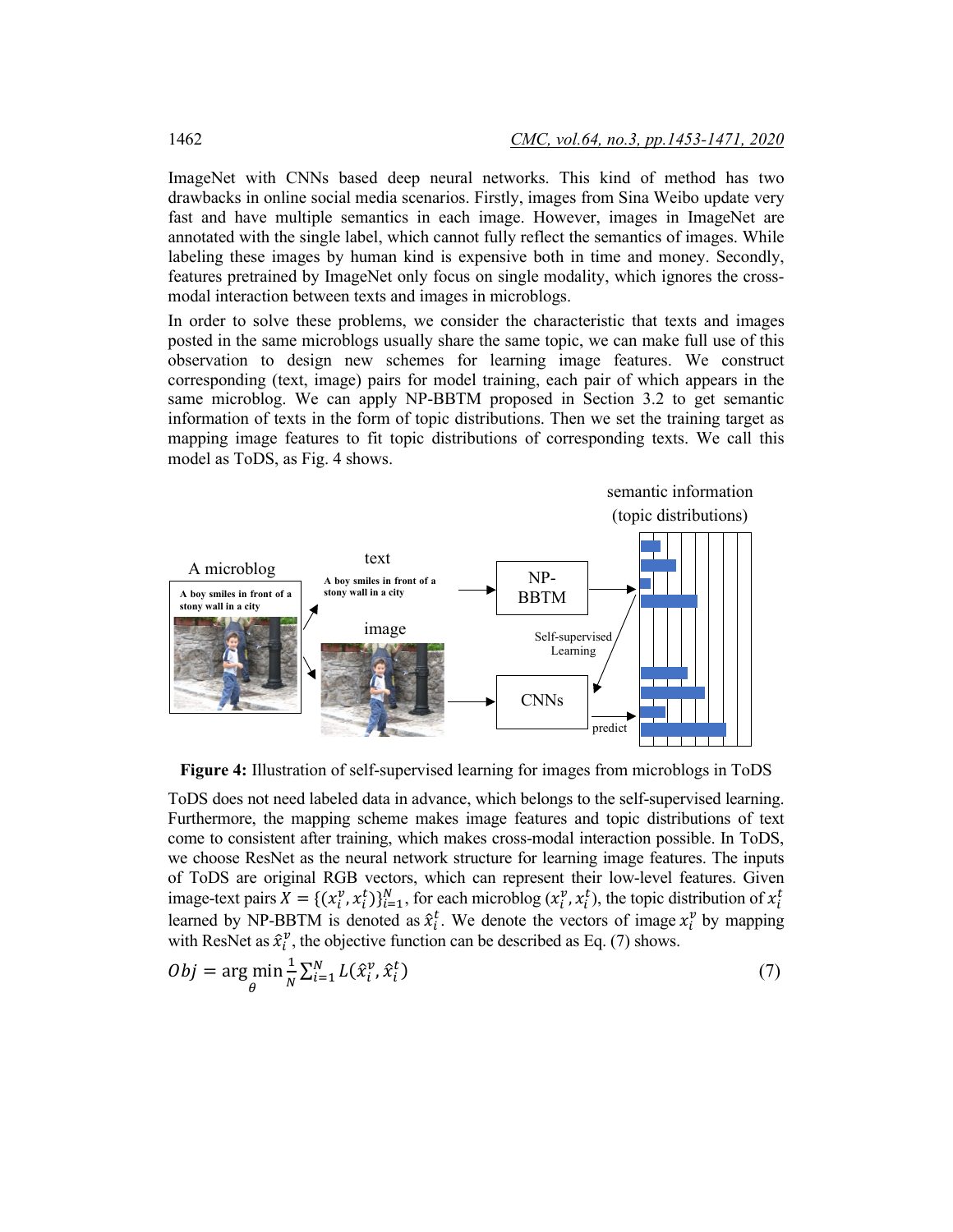#### **4 Experiments and analysis**

#### *4.1 Experimental settings*

We have implemented a web crawler to collect microblogs from Sina Weibo. Because the official API has limitations to pages, we use "pneumonia" as the searching keyword and collect around 100 pages every day. The microblogs for analysis and experiments cover from 2020/1/1 to 2020/3/31, including texts and images. We conduct data preprocessing according to the following steps:

- 1) Word segmentation: Because microblogs from Sina Weibo are mostly posted in Chinese, we use Jieba<sup>[3](#page-10-0)</sup> for word segmentation.
- 2) Stop words: We construct a Chinese stop words list based on the widely used stop words list<sup>4</sup> and remove all the stop words from the corpus.
- 3) Data cleaning: We delete those low-frequency words, which appear in the whole corpus less than 10 times, and delete those documents, which contain less than 3 words.
- 4) Image resize: We resize all the images into 128×128 for the following experiments.

After data preprocessing, the statistics of our dataset are as Tab. 2 shows.

|                  | $2020/1/1$ to<br>2020/1/31 | $2020/2/1$ to<br>2020/2/29 | $2020/3/1$ to<br>2020/3/31 | Total  |
|------------------|----------------------------|----------------------------|----------------------------|--------|
| number of texts  | 26.459                     | 29,839                     | 27,838                     | 84,136 |
| number of images | 13,258                     | 17,273                     | 15.742                     | 46,273 |

**Table 2:** Statistics of Sina Weibo dataset

In order to analyze texts with NP-BBTM, we set parameters as follows. We set the topic model's hyper-parameters  $\alpha = 50/K$  and  $\beta = 0.01$ , which are as same as most topic models. We set the iteration time as 300 for topical inference. We set the co-occurrence threshold  $\delta = 300$  for the new phrase generation. We set the positive number  $\varepsilon = 0.01$ for calculating the prior knowledge  $\eta$  to reflect the probability of a burstiness token pair. In order to analyze images with ToDS, we set parameters as follows. We use ResNet as the training networks with learning rate as 0.001, batch size as 16, and dropout rate as 50% to avoid overfitting. We choose Adam as the optimizer and Kullback-Leibler (KL) divergence as the loss function.

#### *4.2 Public opinions with texts*

We can use NP-BBTM to discover bursty topics to reveal public opinions about COVID-19. In this experiment, we show the improvement of NP-BBTM compared with BBTM at first, and then show the effectiveness of tracking public opinions about COVID-19 with NP-BBTM.

Topic coherence [Mimno, Wallach, Talley et al. (2011)] is one of the widely used evaluation metrics for the topic model. It measures the extent that the most probable tokens of a topic tend to co-occur within the same documents, which does not rely on

<span id="page-10-0"></span><sup>3</sup> https://pypi.org/project/jieba/

<span id="page-10-1"></span><sup>4</sup> https://github.com/goto456/stopwords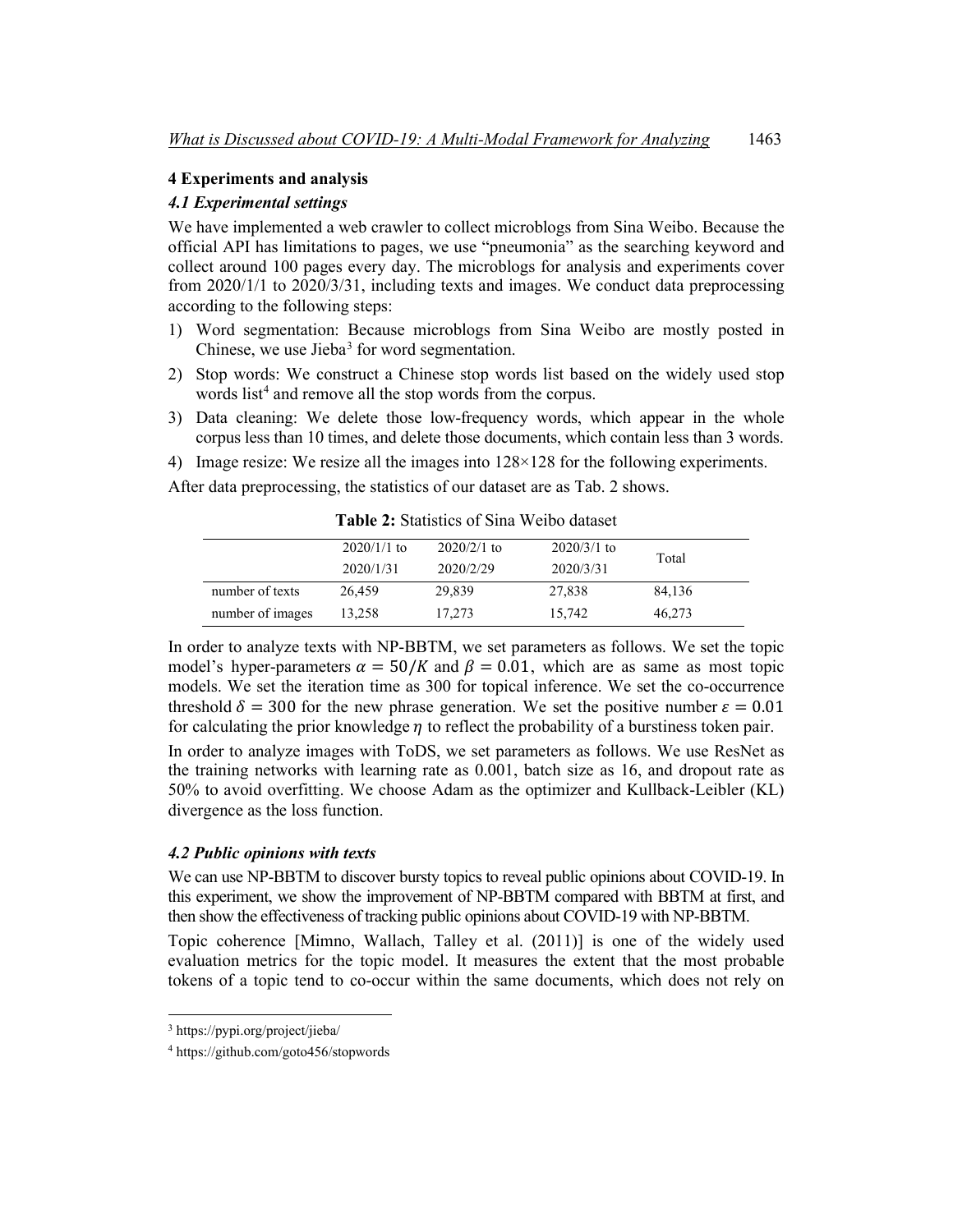additional corpus for evaluation. Topic coherence can be calculated as follows.

$$
Coh = \frac{1}{\kappa} \sum_{z=1}^{K} \sum_{m=2}^{M} \sum_{l=1}^{m-1} log \frac{n_D(t_m^z, t_l^z) + \epsilon'}{n_D(t_l^z)}
$$
(8)

where  $[t_1^z, t_2^z, ..., t_M^z]$  denotes the *M* most representative tokens of topic z.  $n_D(t_l)$  denotes the frequency of token  $t_l$  occurs in corpus D.  $n_D(t_m, t_l)$  denotes the co-occurrence of token  $t_m$  and  $t_l$ . Coh is a negative number, where a higher value indicates a better performance. We perform this experiment with  $M = 10$  and the number of bursty topics  $K = 5$ , comparison between BBTM and NP-BBTM is as Fig. 5 shows.



**Figure 5:** Comparisons of topic coherence between BBTM and NP-BBTM

Fig. 5 shows both models' coherence values of every day. The *x*-axis represents the date (from 2020/01/01 to 2020/03/31), the *y*-axis represents the value of coherence. We can find NP-BBTM performs better than BBTM on most days. Furthermore, the mean average of NP-BBTM's topic coherence is -41.83, which is better than BBTM's -49.94.

We also invite volunteers to artificially judge the performance of topics discovered by two models. They are required to judge whether a topic discovered by a topic model belongs to bursty topics, if the answer is yes, then this topic can achieve one vote from volunteers. The average score of voting is as Tab. 3 shows. We can find that NP-BBTM has a better ability to discover more bursty topics than BBTM.

|             | $1/1$ to<br>1/15 | $1/16$ to<br>1/31 | $2/1$ to<br>2/15 | $2/16$ to<br>2/29 | $3/1$ to<br>3/15 | $3/16$ to<br>3/31 | <b>Total</b> |
|-------------|------------------|-------------------|------------------|-------------------|------------------|-------------------|--------------|
| <b>BBTM</b> | 47               | -54               | 51               | 57                | 63               | 6 I               | 333          |
| NP-BBTM     | 52               | -57               | 61               | 60                | 67               | 64                | 361          |

**Table 3:** The number of bursty topics detected by both models

Tab. 4 shows some examples of bursty topics discovered by NP-BBTM. For example, Topic 1 in 2020-3-27 discovered by NP-BBTM is about the fact that "British Prime Minister Boris Johnson tests positive for coronavirus", which is consistent with the breaking news in real life<sup>[5](#page-11-0)</sup>.

<span id="page-11-0"></span><sup>5</sup> https://www.pressherald.com/2020/03/27/british-prime-minister-boris-johnson-tests-positive-for-virus/#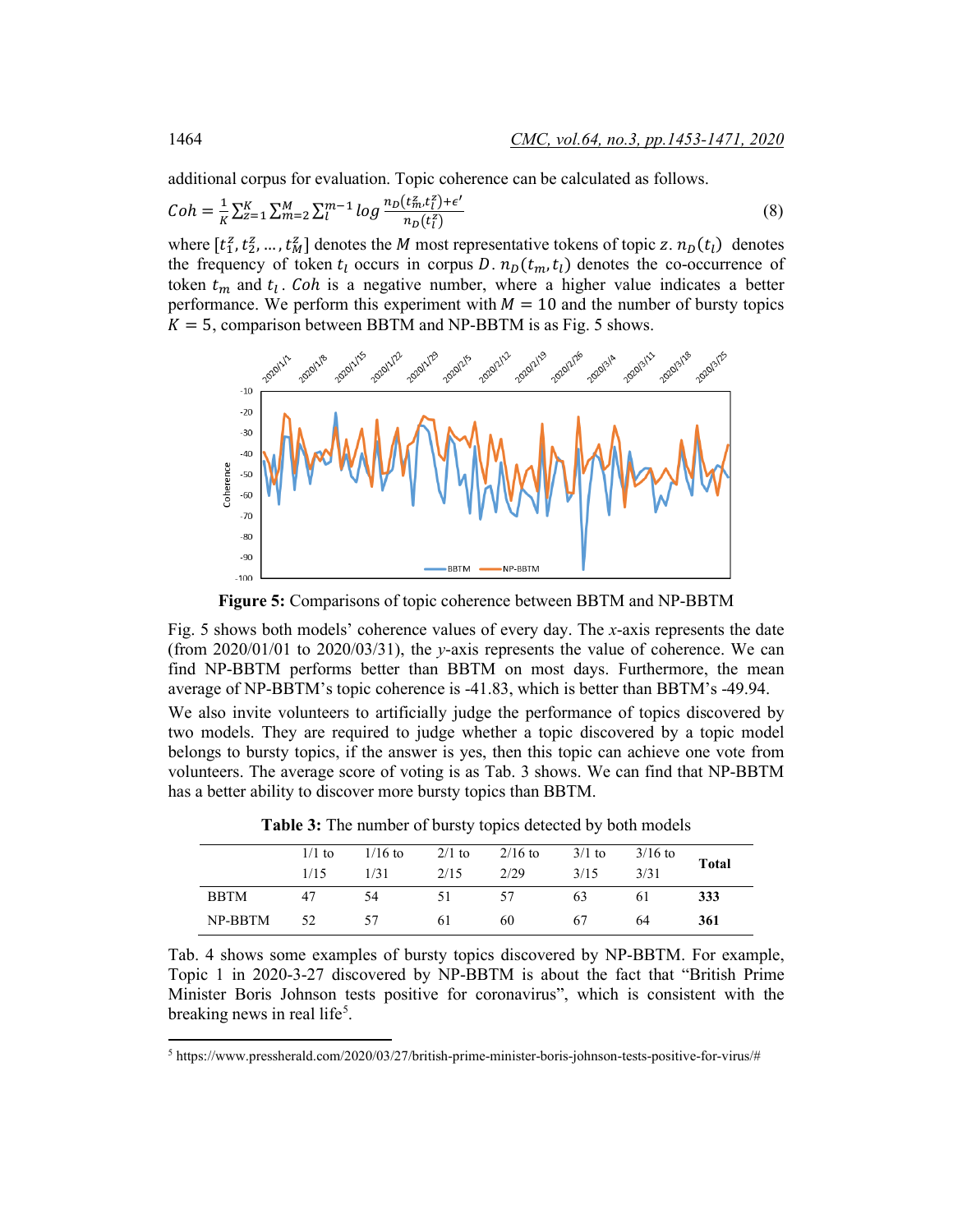| Date          | Topic 1                     | Topic 2                                  | Topic 3                   | Topic 4           | Topic 5         |
|---------------|-----------------------------|------------------------------------------|---------------------------|-------------------|-----------------|
|               | 新冠                          | 医生                                       | 美联储                       | 市场                | 乘客              |
|               | (COVID)                     | (Doctor)                                 | (Federal Reserve)         | (Market)          | (Passenger)     |
|               | 纽约州                         | 去世                                       | 基点                        | 消杀                | 游轮              |
|               | (New York<br>state)         | (Death)                                  | (Basis point)             | (Germicidal)      | (Cruise)        |
| 2020/3/       | 肺炎病例                        | 李文亮                                      | 降息                        | 华南海鲜              | 德国              |
| 3             | (Pneumonia<br>cases)        | (Li Wenliang)                            | (Cut interest rates)      | (Huanan Seafood)  | (Germany)       |
|               | 纽约                          | 梅仲明                                      | 下调                        | 消毒                | 1200 名          |
|               | (New York)                  | (Mei Zhongming)                          | (Come down)               | (Disinfect)       | $(1200$ people) |
|               | 州长                          | 武汉市中心医院                                  | 基准                        | 疾控                | 检测              |
|               | (Governor of<br>states)     | (Wuhan Central<br>Hospital)              | (Benchmark)               | (Disease control) | (Testing)       |
|               | Topic 1                     | Topic 2                                  | Topic 3                   | Topic 4           | Topic 5         |
|               | 新冠                          | 开学                                       | 人员                        | 确诊病例              | 西班牙             |
|               | (COVID)                     | (Start of school)                        | (People)                  | (Confirmed cases) | (Spain)         |
|               |                             |                                          |                           |                   |                 |
|               | 英国首相                        | 年级                                       | 入境                        | 美国                | 逝世              |
|               | (British Prime<br>Minister) | (Grade)                                  | (Immigration)             | (USA)             | (Death)         |
|               | 肺炎检测                        | 错峰                                       | 费用                        | 新增                | 皇室              |
|               | (Pneumonia<br>testing)      | (Avoid peaks)                            | (Fee)                     | (New)             | (Royal)         |
| 2020/3/<br>27 | 呈阳性                         | 中小学                                      | 核酸检测                      | 国家                | 成员              |
|               | (Positive)                  | (Elementary and<br>secondary<br>schools) | (Nucleic acid<br>testing) | (Country)         | (Member)        |
|               | 英国                          | 湖南                                       | 陕西省                       | 全球                | 新冠肺炎            |

**Table 4:** Examples of bursty topics discovered by NP-BBTM

Furthermore, NP-BBTM can be used to conduct evolution comparisons between bursty topics and common topics. We determine whether two topics in different days describe the same public opinion based on the word distributions of topics learned by NP-BBTM. We use KL divergence to measure the distance between the probability distributions. A smaller value indicates a higher probability that two topics describe the same public opinion. We take topics discovered in 2020/2/19 as an example. We observe the bursty topic about "tourists in the Diamond Princess Cruise started to disembark", whose evolution trend is the blue line in Fig. 6, and observe the common topic about "COVID-19 in Wuhan", whose evolution trend is the orange line in Fig. 6. We can find that the bursty topic suddenly appears in 2020/2/19 because topics discovered in other days have large KL divergence with it. However, the change of the common topic appears far more slowly and smoothly. These observations not only show the effectiveness of discovering bursty topics by NP-BBTM but also indicate that NP-BBTM can be applied to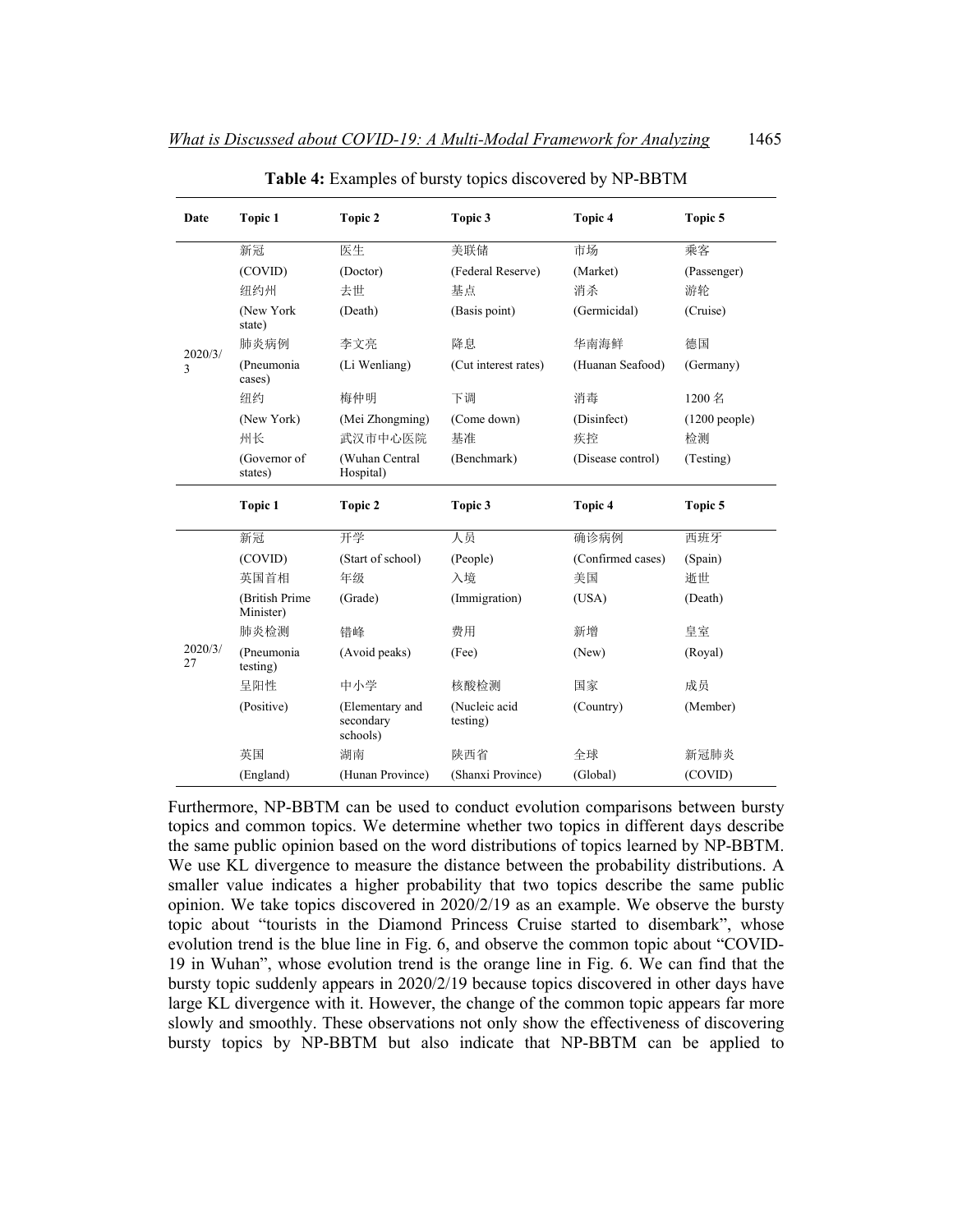

automatically discover and track public opinions about COVID-19.

**Figure 6:** Evolution comparison between bursty topic and common topic

#### *4.3 Public opinions with images*

Images can be used as supplements for revealing public opinions in a more vivid way. We can use ToDS to learn feature representations for images and then retrieve related images to represent public opinions about COVID-19 by using given images or texts. We apply ResNet50 as the basic deep neural network structure for training ToDS, which aims to fit the image features similar to semantic topic distributions of texts posted in the same microblog. We randomly choose 70% images of each day as training data, 15% as validation data, and the rest 15% as testing data. We use accuracy to measure how the learned image features fit the corresponding topic distributions. Parameter settings are introduced in Section 4.1. According to the performance of training and validation data, we find when the iteration time is around 400, ToDS comes to convergence, as Fig. 7 shows.



**Figure 7:** Performance of training and validation with the change of iteration times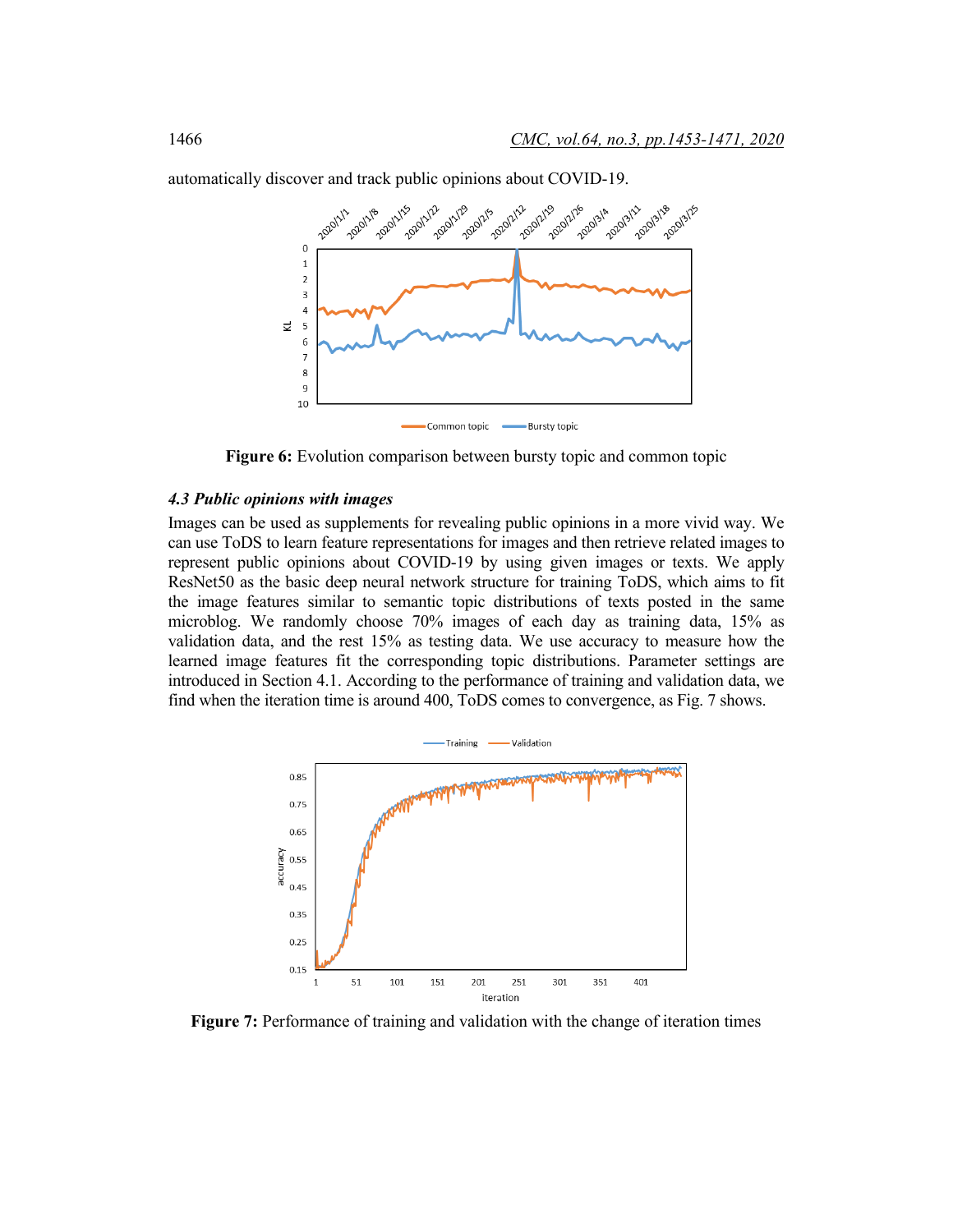We use the ToDS model trained with these settings to predict the testing data for each day separately. Experimental results cover from 2020/1/1 to 2020/3/31, as Fig. 8 shows. The average accuracy of 91 days is 87.87%, which shows that the ToDS model has a good ability to learn features for unseen images.



**Figure 8:** Performance of testing data from 2020/1/1 to 2020/3/31

We can use cosine similarity between two vectors to measure whether they are related for retrieval, which can improve the readability and information of public opinion about COVID-19. Because the features learned by ToDS naturally have connections with texts, we can retrieve related images either with given images or with given texts. Fig. 9 and Fig. 10 have shown several retrieval examples of related images. The filename of each image is organized according to the following rule: the first number refers to post data  $(0206$  means posted on  $6<sup>th</sup>$  Feb), the second and the third numbers refer to the unique id that records which microblog the current image is posted with.

| Given Image             |                         | $\overline{2}$          | 3          | 4                       |                                                                                 |  |  |  |
|-------------------------|-------------------------|-------------------------|------------|-------------------------|---------------------------------------------------------------------------------|--|--|--|
|                         |                         |                         |            |                         | 236241<br><b>CAWRD</b><br>Warthings<br>1214.13<br><b>MABLE</b><br><b>SEARCH</b> |  |  |  |
| 0206 942 0              | 0206 943 0              | 0206 986 0              | 0206 988 0 | 0206 940 0              | 0130 506 0                                                                      |  |  |  |
|                         | (a)                     |                         |            |                         |                                                                                 |  |  |  |
| Given Image             |                         | $\overline{2}$          | 3          | 4                       | 5                                                                               |  |  |  |
| 加藤厚労用<br>「前の状況とは異なっている」 | 加藤厚労相<br>「前の状況とは異なっている」 | 加藤厚労相<br>「前の状況とは異なっている」 | de est     | 加藤厚労相<br>「前の状況とは異なっている」 | 加藤原労相<br>「前の状況とは異なっている」                                                         |  |  |  |
| 0215 1 0                | 0215 326 0              | 0215 33 0               | 0215 557 0 | 0215 557 4              | 0130 746 0                                                                      |  |  |  |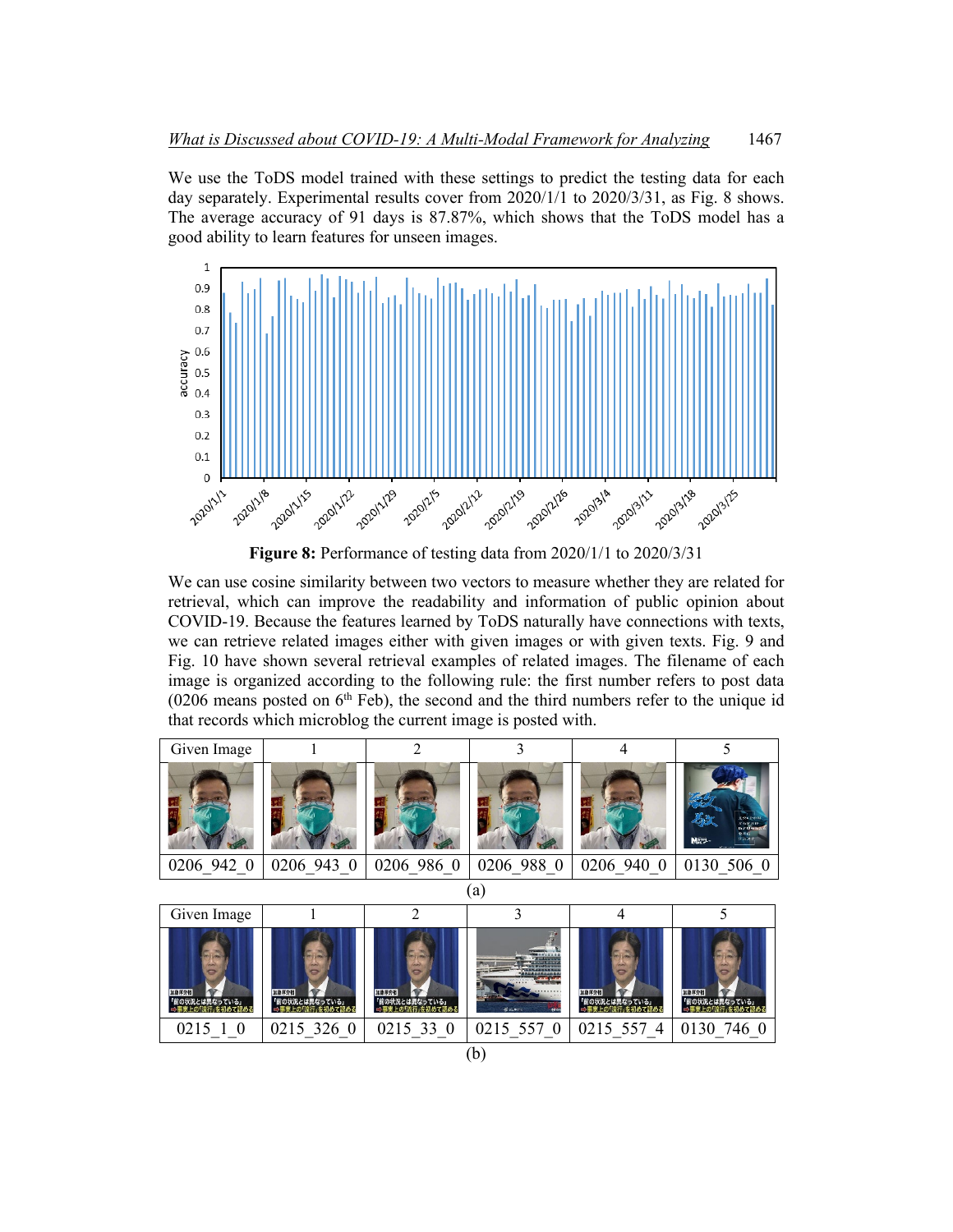

**Figure 9:** Examples of related images retrieved by given images

Fig. 9 shows three examples retrieved by given images and we display the top five similar images. Fig. 9(a) shows the bursty topic about the death of doctor Wenliang Li who was infected by COVID-19, which is a widely discussed event in 2020/02/06. Sugfigure 9(b) shows the breakup news that the Japanese minister of Health Kato held a press conference to announce the virus testing for passengers on the Diamond Princess Cruise. The results of these two examples are quite satisfying while the third example in Fig. 9(c) has several irrelevant images in it. We use the image about doctor Wenhong's Zhang interview for retrieval and only get one most similar image in the top 5 candidates. One of the possible reasons is that the topic of this given image is not quite bursty and important on this day.

We also conduct experiments to show the performance of retrieving related images with given texts. Firstly, we use the trained NP-BBTM model to infer topic distributions of given texts, which can be regarded as the features of texts. Then we retrieve related images, which are similar to this text. Fig. 10 shows three examples with the top five similar images.

| Given Texts                                           |            |            |            |            |            |  |  |
|-------------------------------------------------------|------------|------------|------------|------------|------------|--|--|
| 新冠肺炎疫苗研<br>发在武汉北京等<br>地紧锣密鼓推进                         |            |            |            |            |            |  |  |
| The research of<br>$COVID-19's$<br>vaccine is in full |            |            |            |            |            |  |  |
| progress in<br>Wuhan and<br>Beijing                   | 0218 315 0 | 0218 393 0 | 0218 178 0 | 0218 708 0 | 0218 664 0 |  |  |
| a                                                     |            |            |            |            |            |  |  |

| <b>Given Texts</b>                                                              |            |              |            |            |            |
|---------------------------------------------------------------------------------|------------|--------------|------------|------------|------------|
| 中国又同19个<br>国家开防疫视频<br>会议<br>China has hold a<br>video conference<br>on epidemic |            |              |            |            |            |
| prevention with<br>another 19<br>countries                                      | 0320 629 1 | 0320, 761, 3 | 0320 761 1 | 0320 695 1 | 0320 695 3 |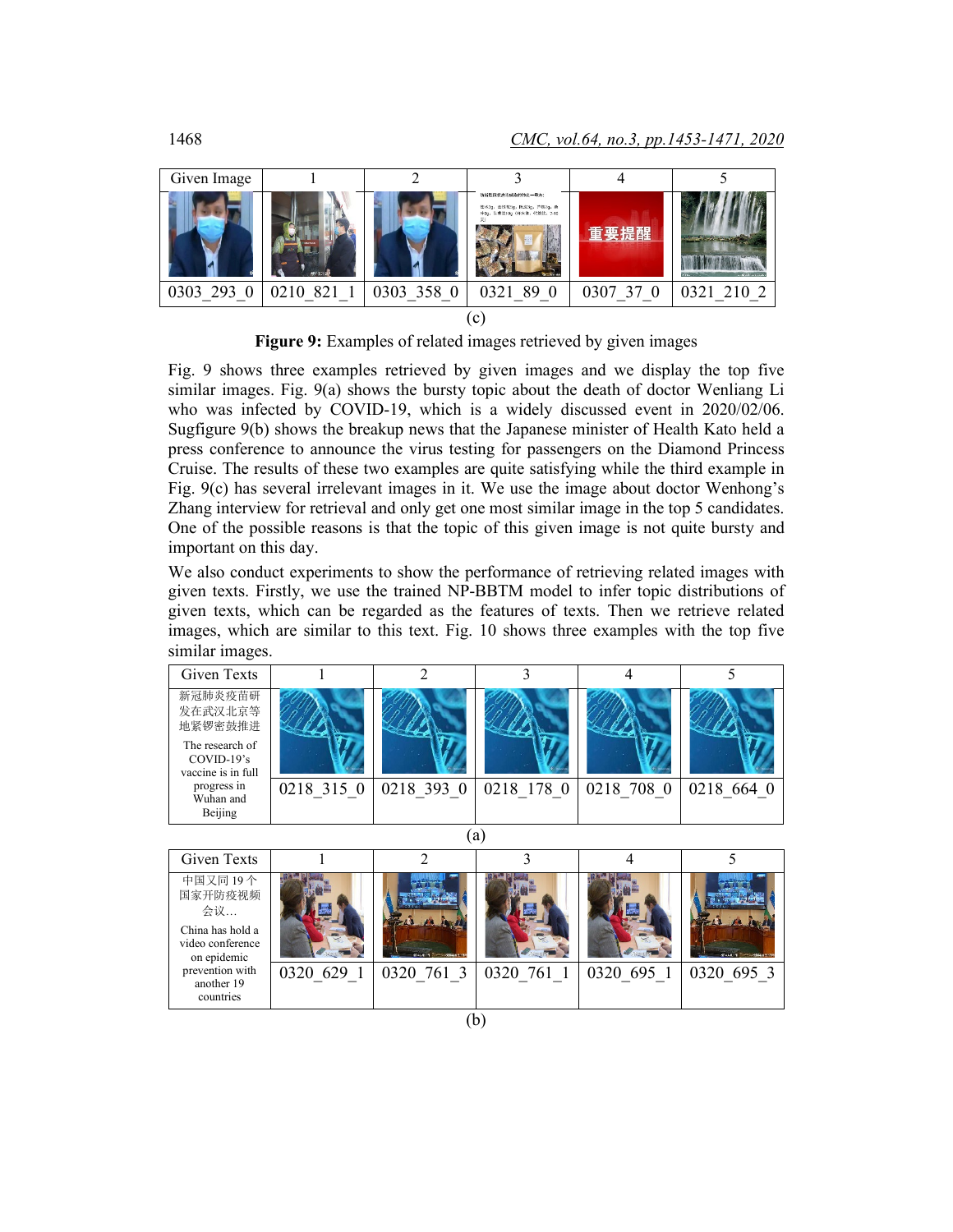

**Figure 10:** Examples of related images retrieved by given texts

We observe that Fig. 10(a) shows five same images about the research of COVID-19's vaccine from different microblogs. We check the original microblogs and find that these related microblogs are widely reposted by different users, which can reveal public opinions about today's bursty event. Fig. 10(b) is another widely discussed topic, which is about China sharing experience of preventing COVID-19 with 19 countries online, the retrieved images can have a better auxiliary description for this public opinion. Fig. 10(c) is a less effective example. We use text about "Praise Hebei Medical Team" for retrieval, the first and second images are most related, the last three images are also about fighting with COVID-19 but are less relevant to the given text. This might because the training data for this topic is not enough, and this is also our target to improve in future work.

### **5 Conclusions**

This paper applies AI techniques to analyze and discover public opinions about COVID-19 from the famous Chinese online social media Sina Weibo, in order to help citizens and governments track the development of the pandemic in time. Considering the time costs and expenses are rather huge by artificial processing, we propose a unified framework to deal with multi-modal data in microblogs without human labeling, including the NP-BBTM model for discovering bursty topics for texts and the ToDS model for retrieving related images with both given images and texts.

The main contributions include: 1) we have collected a dataset in Chinese about COVID-19 from Sina Weibo, which can be shared for academic researches. 2) we have improved the BBTM model by generating new phrases and propose an NP-BBTM model, which is suitable to deal with texts produced by breaking events. 3) we have proposed a selfsupervised image feature learning model named ToDS, which makes full use of the semantic relationship between texts and images in microblogs, and is suitable for retrieving related images in the online social media scenarios.

For future work, we would like to implement a prototype based on the proposed framework and contribute to tracking online public opinions about COVID-19.

**Acknowledgement:** We would like to sincerely thank our colleagues, Bojian Hou, Yi Zhang, Kai Zhu, Professor Chongjun Wang, and Professor Junyuan Xie from Nanjing University, for their kindly support and guidance. We would also like to thank all the medical staff working on the front line around the world.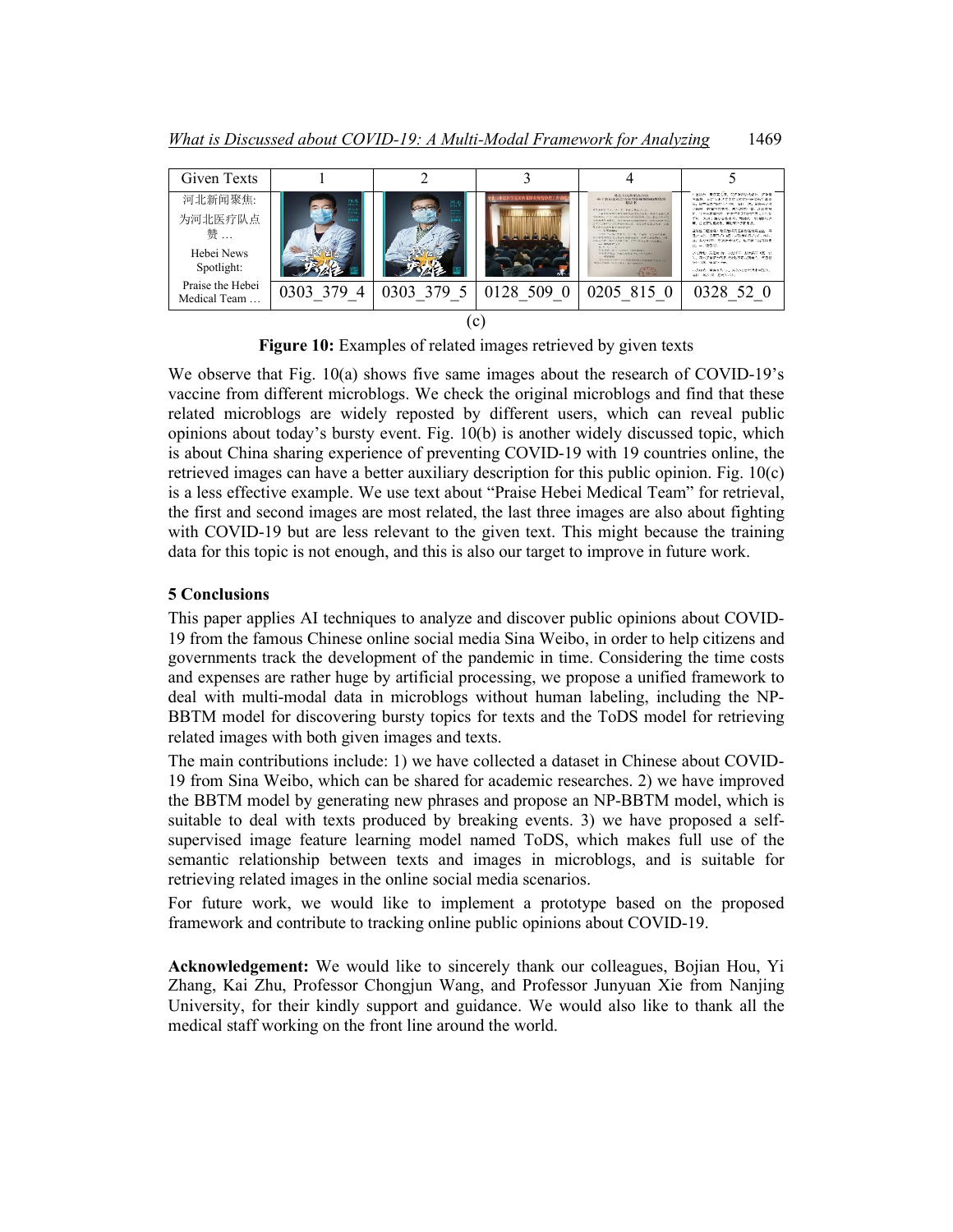**Funding Statement:** This paper is supported by the Fundamental Research Funds for the Central Universities [No. JUSRP12021].

**Conflicts of Interest:** The authors declare that they have no conflicts of interest to report regarding the present study.

#### **References**

**Alghamdi, R.; Alfalqi, K.** (2015): A survey of topic modeling in text mining. *International Journal of Advanced Computer Science and Applications*, vol. 6, no. 1, pp. 147-153.

**Chen, X.; Chang, T.; Wang, H.; Zhao, Z.; Zhang J.** (2020): Spatial and temporal analysis on public opinion evolution of epidemic situation about novel coronavirus pneumonia based on micro-blog data. *Journal of Sichuan University (Natural Science Edition)*, vol. 57, no. 2, pp. 409-416.

**Gomez, R.; Gomez, L.; Gibert, J.** (2018): Learning to learn from web data through deep semantic embeddings. *Proceedings of ECCV-2018*, pp. 514-529.

**Gomez, R.; Gomez, L.; Gibert, J.** (2019): Self-supervised learning from web data for multimodal retrieval. *Multimodal Scene Understanding*, pp. 279-306.

**He, K.; Zhang, X.; Ren, S.; Sun, J.** (2016): Deep residual learning for image recognition. *Proceedings of the IEEE Conference on Computer Vision and Pattern Recognition*, pp. 770-778.

**Jiang, X.; Coffee, M.; Bari, A.; Wang, J.; Jiang, X. et al.** (2020): Towards an artificial intelligence framework for data-driven prediction of coronavirus clinical severity. *Computers, Materials & Continua*, vol. 63, no. 1, pp. 537-551.

**Jin, S.; Wang, B.; Xu, H.; Luo, C.; Wei, L. et al.** (2020): AI-assisted CT imaging analysis for COVID-19 screening: building and deploying a medical AI system in four weeks. *MedRxiv*.

**Krizhevsky, A.; Sutskever, I.; Hinton, G. E.** (2012): Imagenet classification with deep convolutional neural networks. *Advances in Neural Information Processing Systems*, pp. 1097-1105.

**Li, Z.; Du, J.; Cui, W.; Zhu, P.** (2018): User interaction based bursty topic model for emergency detection. *Proceedings of Chinese Intelligent Systems Conference*, pp. 11-21.

**Ma, K.; Yu, Z.; Ji, K.; Yang, B.** (2019): Stream-based live public opinion monitoring approach with adaptive probabilistic topic model. *Soft Computing*, vol. 23, no. 16, pp. 7451-7470.

**Mimno, D.; Wallach, H. M.; Talley, E.; Leenders, M.; McCallum, A.** (2011): Optimizing semantic coherence in topic models. *Proceedings of the Conference on Empirical Methods in Natural Language Processing*, pp. 262-272.

**Nanni, L.; Ghidoni, S.; Brahnam, S.** (2017): Handcrafted *vs*. non-handcrafted features for computer vision classification. *Pattern Recognition*, vol. 71, pp. 158-172.

**Simonyan, K.; Zisserman, A.** (2014): Very deep convolutional networks for large-scale image recognition. arXiv preprint arXiv:1409.1556.